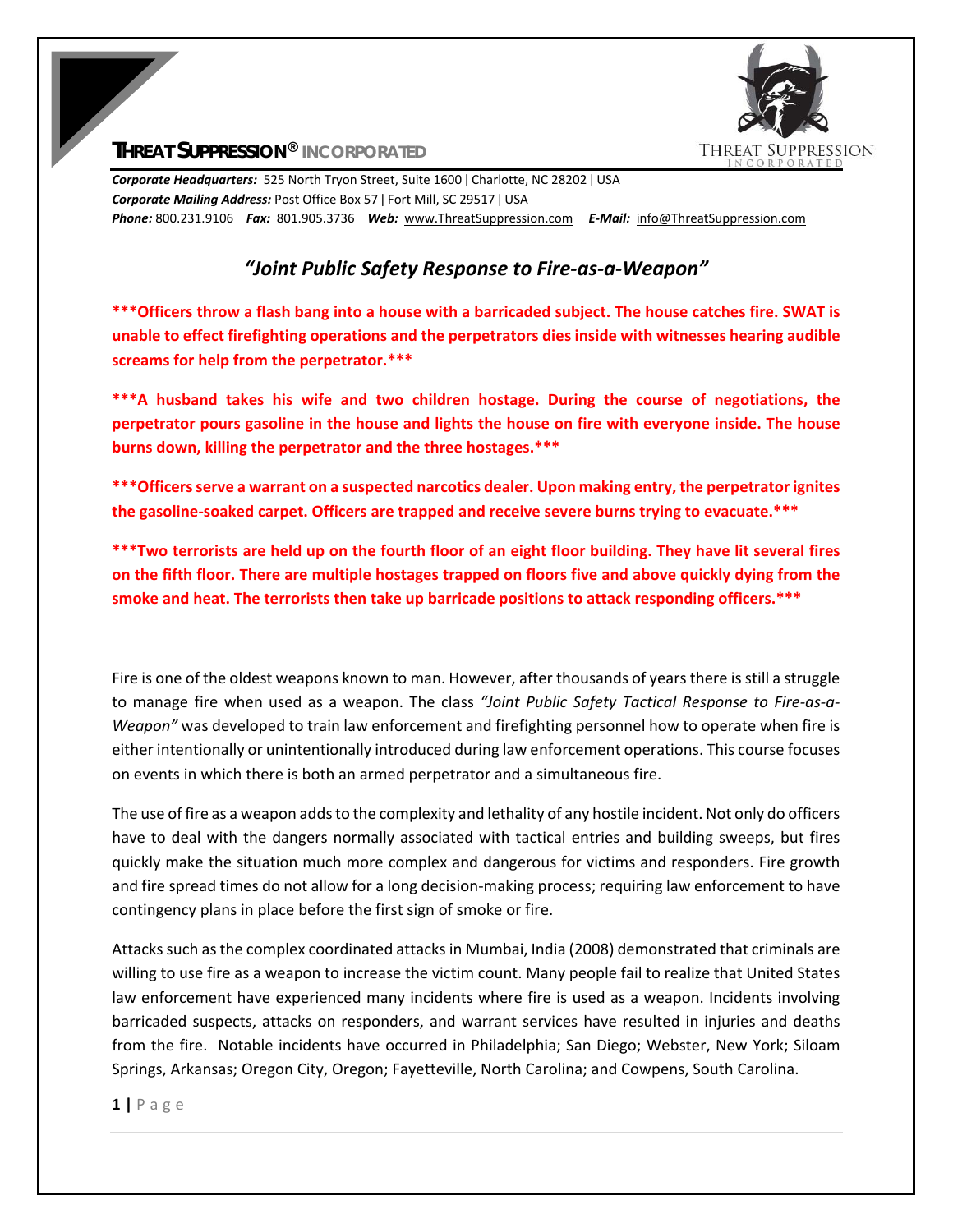There is an average of one event per week in the United States where fire-as-a-weapon is used in conjunction with a ballistic or explosive attack. In one third of the last 100 thwarted school shooting attacks, the perpetrators had improvised incendiary devices or improvised explosive devices. National and international intelligence analysts recognize the increasing use of fire‐as‐a‐weapon in both criminal and terrorist attacks.

In 2012, al‐Qaeda's monthly jihadist terror publication Inspire Magazine dedicated the Winter 2012 edition to fire-as-a-weapon. The article called for Western jihadist to use fire to target first responders, destroy property, and cause panic in the community. In 2016, ISIS published an article in their monthy jihadist training publication Rumiyah. The article was entitled, "Just Terror Tactics" and stated that the new ISIS terror weapon is fire. The article encouraged anyone wishing to join the jihad campaign to use fire‐as‐a‐weapon as their primary method of attack. Since 2012, the FBI has arrested multiple al‐Qaeda and ISIS sympathizers who were planned complex fire‐as‐a‐weapon attacks in the United States.

Threat Suppression was the first company in the world to offer training on law enforcement response to fire‐as‐a‐weapon events. This course is firmly grounded in several years of research, including numerous live structural burns with SWAT teams. Threat Suppression has trained numerous SWAT teams from the FBI, ATF, U.S. Marshals, and multiple local/state SWAT teams.

In this four-hour lecture course, participants will learn about the history of fire-as-a-weapon in combat, at terrorism events, and during criminal activities. The participants will review multiple case studies of fire-as-a-weapon events. This course will cover the "ABC<sup>2</sup>" fire-as-a-weapon events. This includes (A) ambush, (B) barricade events, (C) civil unrest, and (C) complex‐coordinated attacks. Participants will then learn about considerations in their community when addressing integrated police/fire response to these events.

The second part of the lecture focuses on tactics at these events. These tactics were developed using years of research and conducting multiple structural burns with local, state, and federal SWAT teams. Participants will discuss a "basic" fire‐as‐a‐weapon event, a "moderately complex" fire‐as‐a‐weapon event, and a "complex" fire-as-a-weapon event. Participants will discuss "go" versus "no-go" fires and have the opportunity to make these decisions with case studies. Participants will learn specific tactics for SWAT operators to use when effecting hostage rescues in a fire‐as‐a‐weapon event.

Participants will also learn how to use armored vehicles as a protected firefighting area, including deploying and moving hose with armored vehicles. Participants will also discuss the various types of equipment available for us at these events. Last, participants will have a fire‐as‐a‐weapon simulated event that they must analyze to effectively mitigate the event.